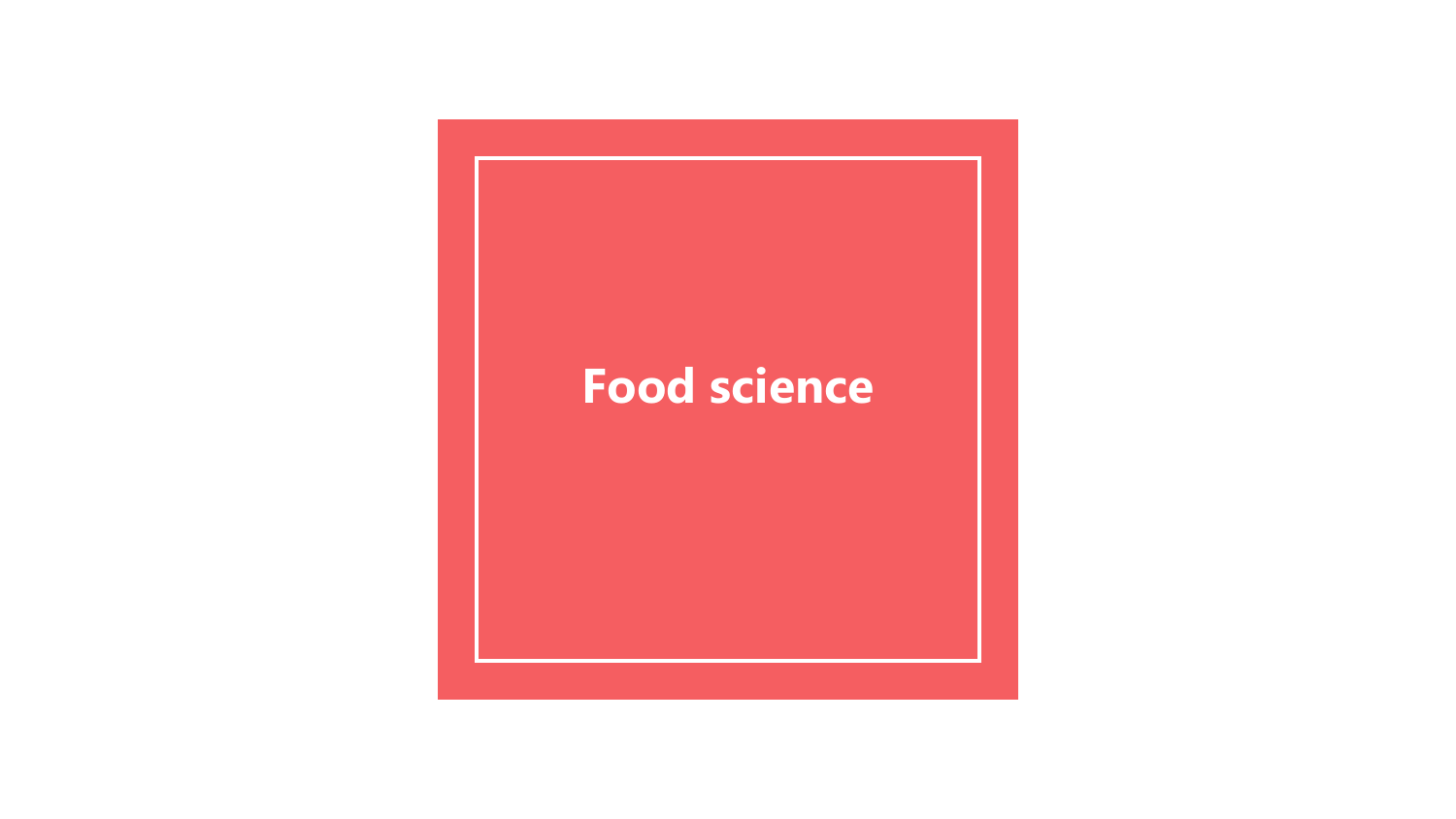# **What we did in Food Science**

Day1: Ames test Day2: Lecture about free radical and antioxidant Day3: Mayonnaise Day4: Effect of WH30+ on CRF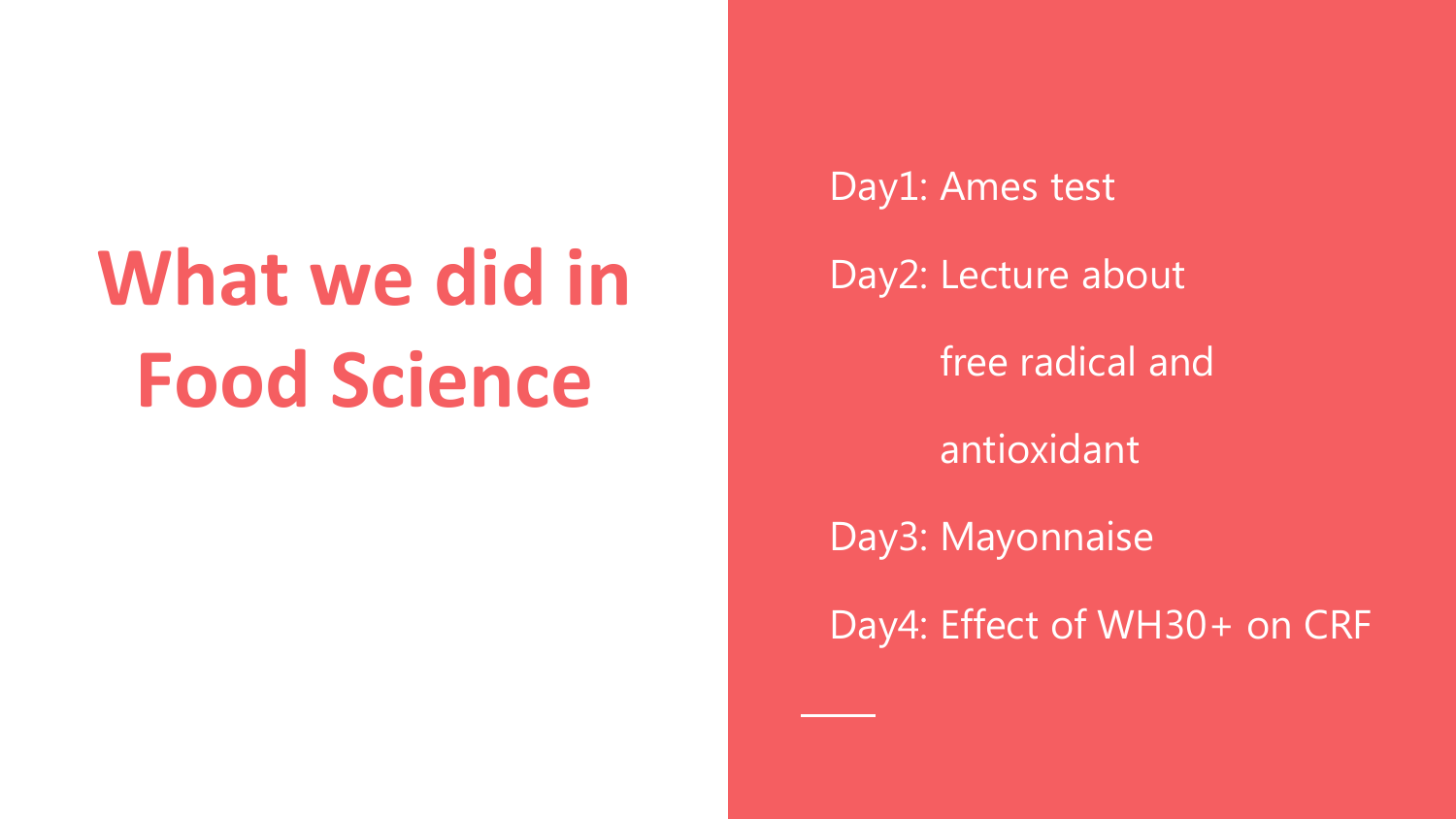Mayonnaise using stabilizer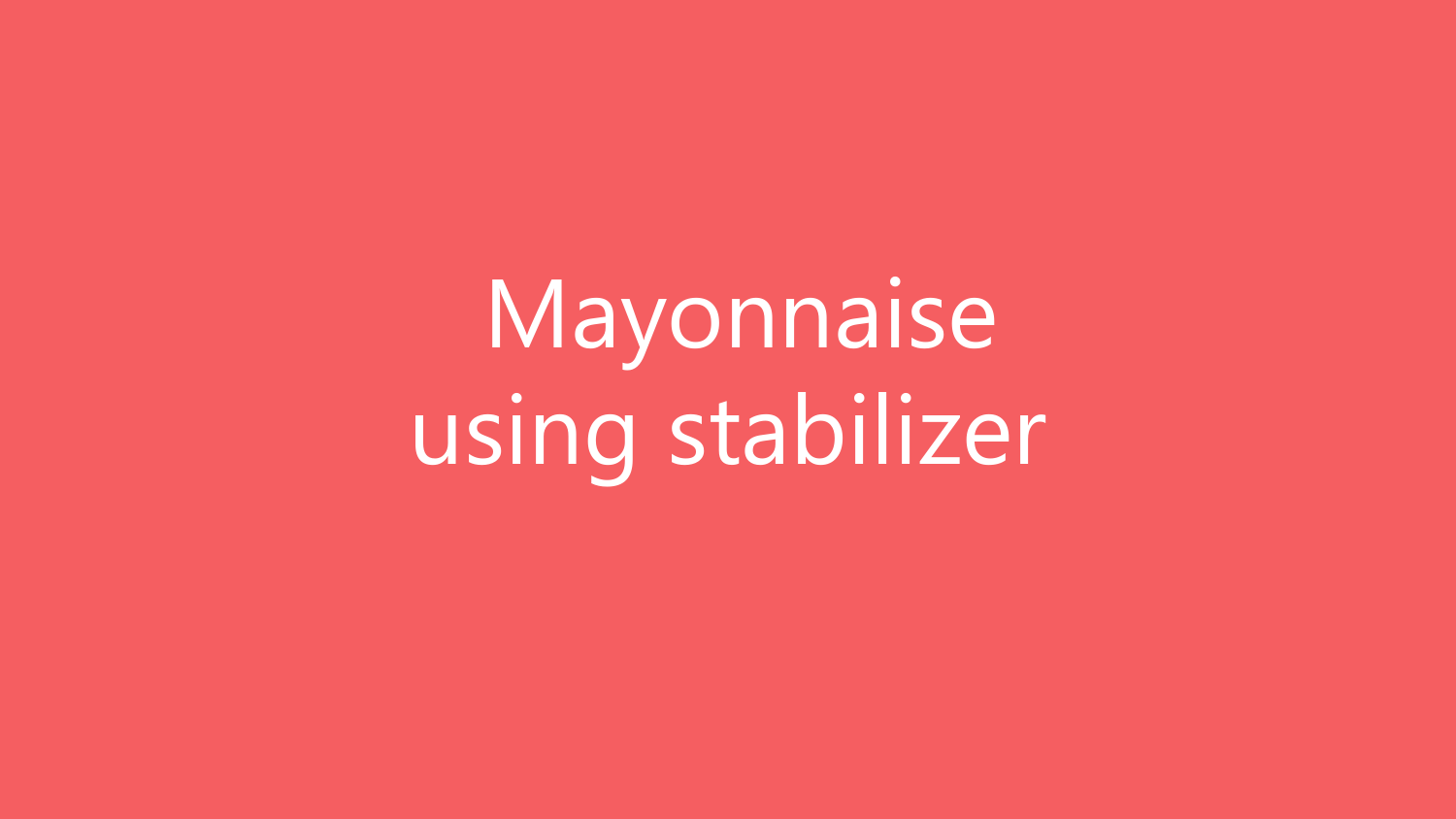

# To demonstrate the use of emulsifier and stabilizer in the preparation of salad dressing

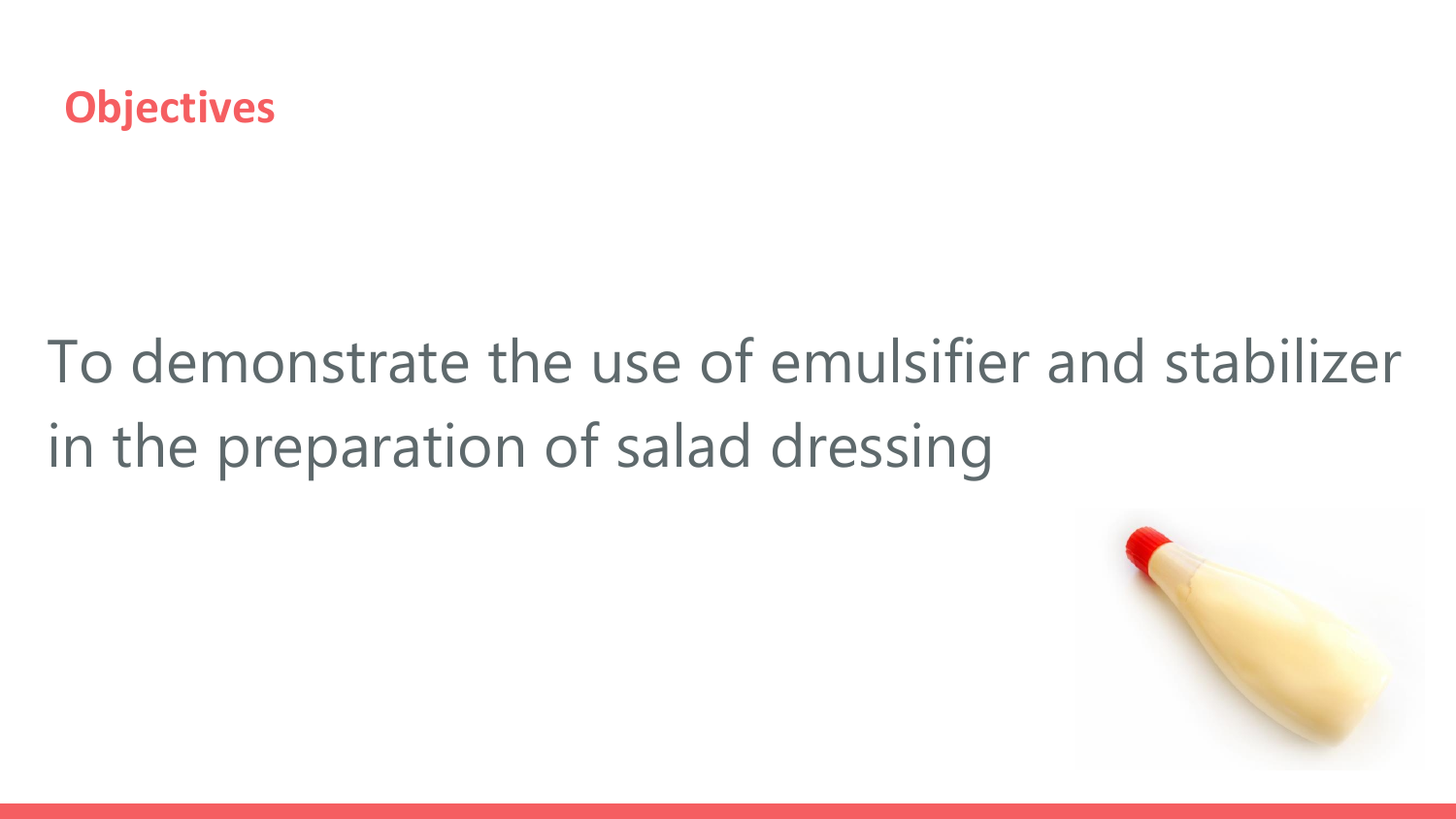#### **Emulsification**

Emulsification is a phenomenon that mixing two elements that never mix in a natural setting.



egg yolk reinforce contact between oil and water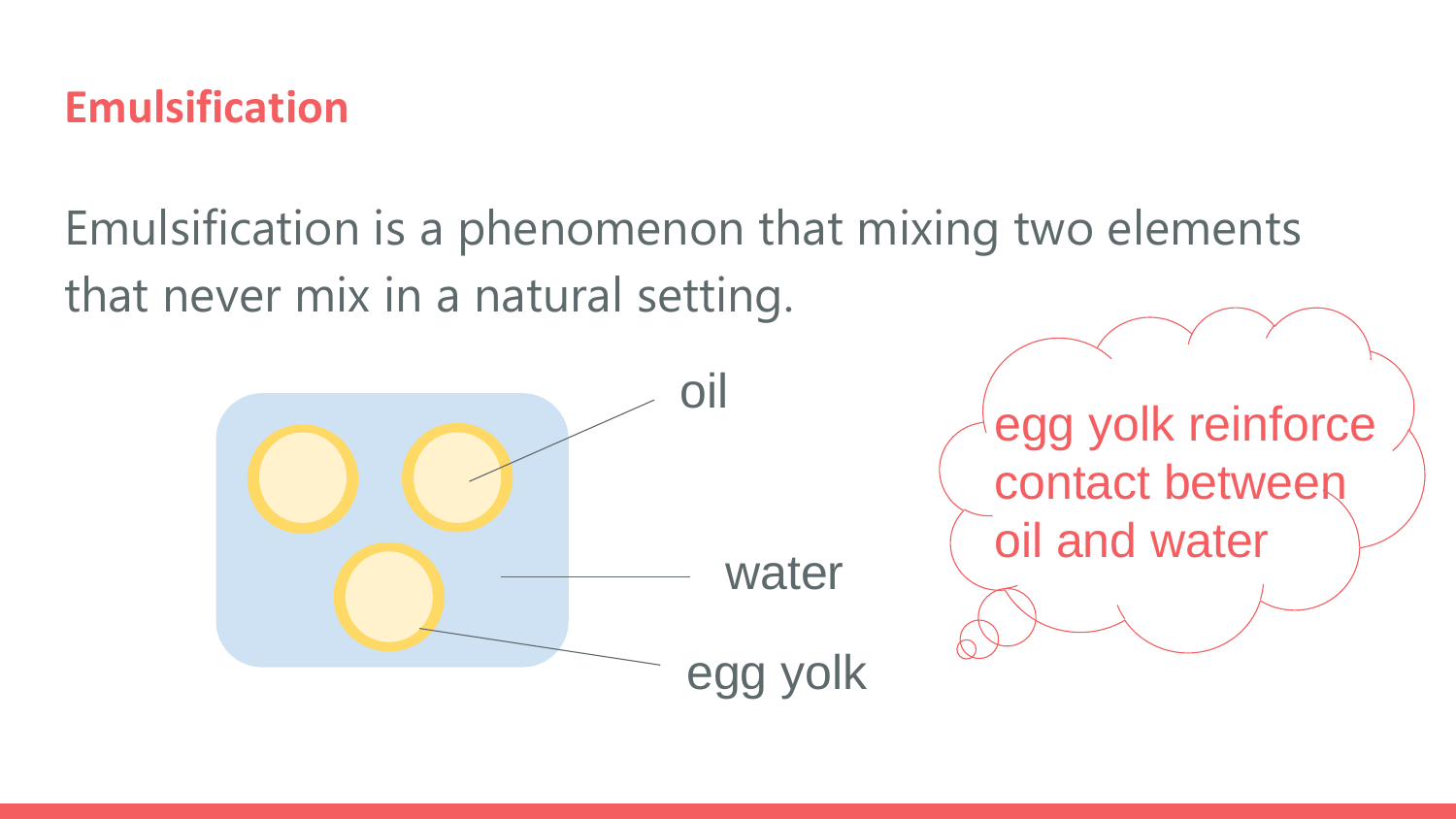#### **Oil in Water / Water in Oil**



## O/W (oil in water)



ex) milk, ice cream

# W/O (water in oil)



ex) butter, foundation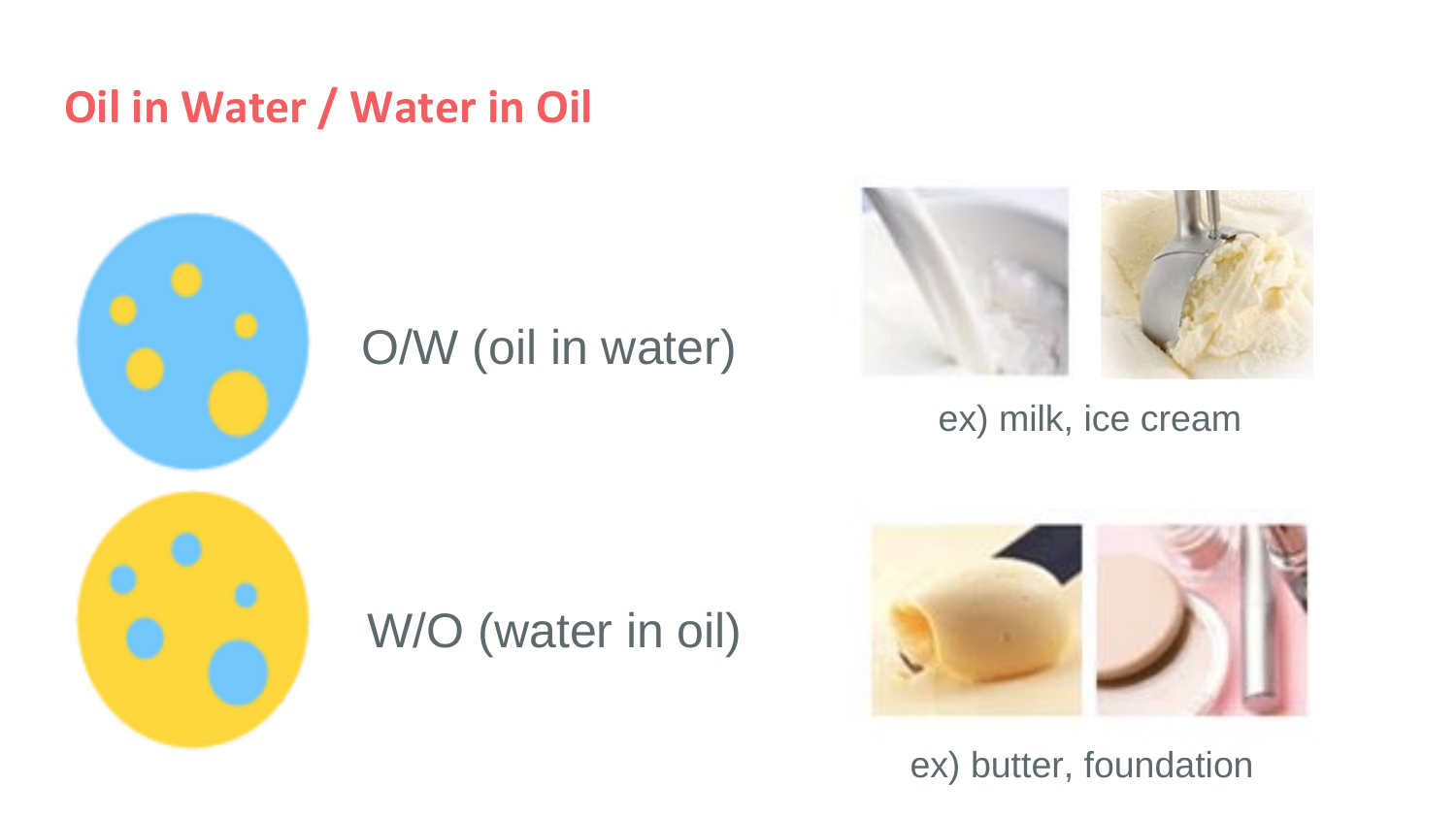

Make three types of mayonnaise and compare

Add each ingredient to the common ingredients (sugar, salt, mustard, water, vinegar)

| <b>Sample A</b>        | <b>Sample B</b> | Sample C |
|------------------------|-----------------|----------|
| egg yolk<br>stabilizer | stabilizer      | egg yolk |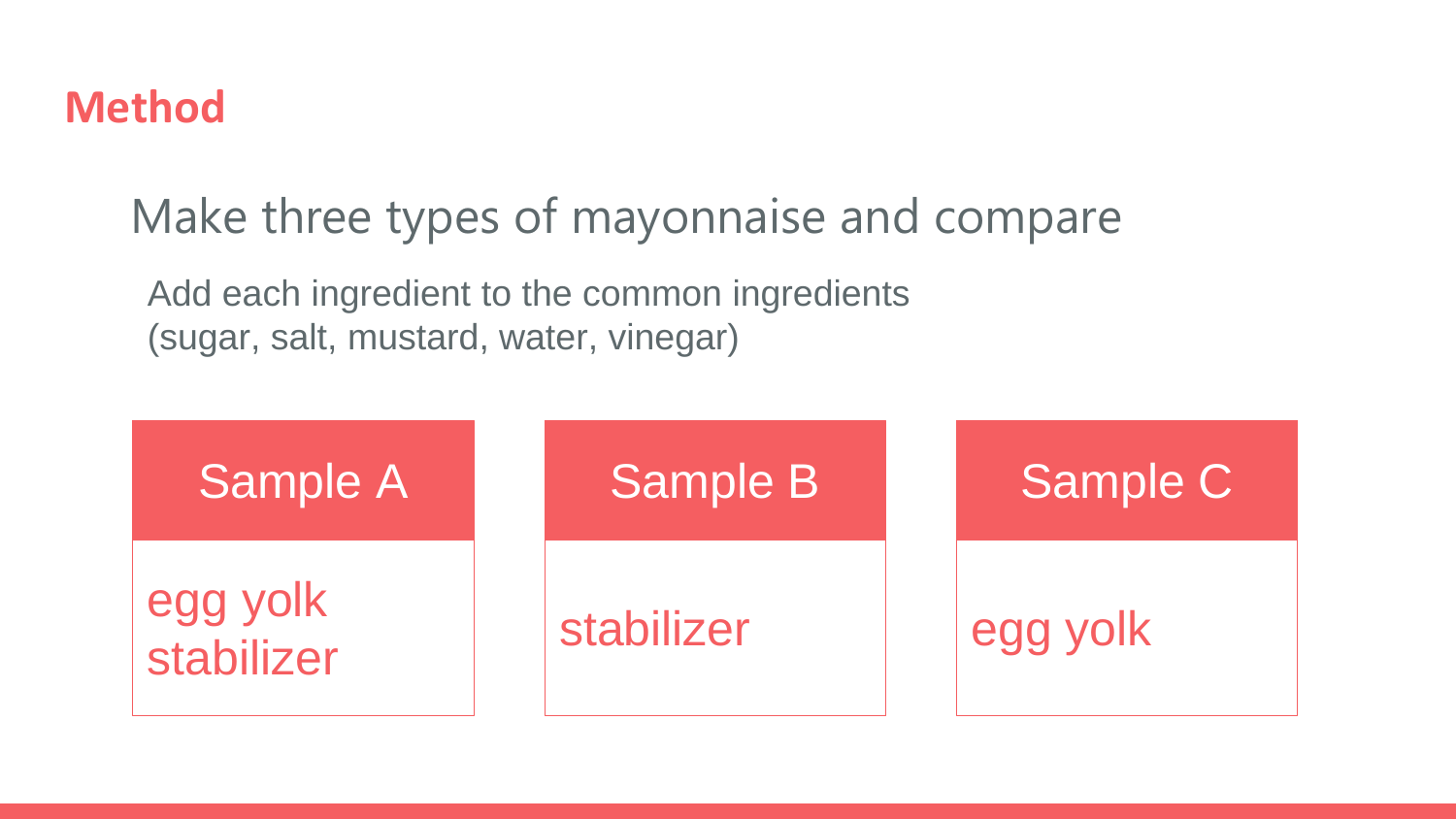#### **Result**

### Sample C (egg yolk only) : The oil in mayonnaise separate from other ingredients.



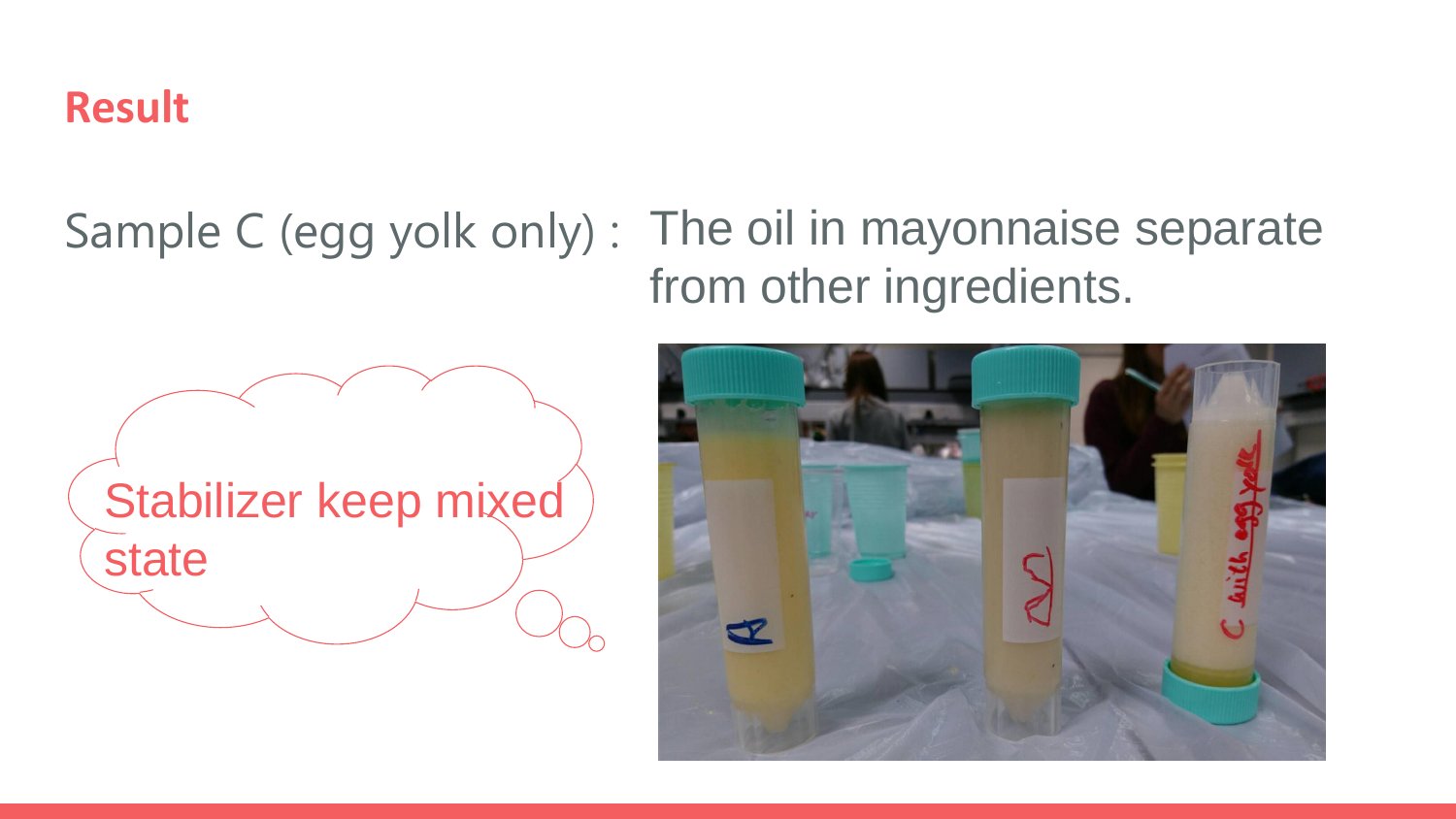#### **For commercial products**

Stabilizer Stabilizer help to stabilize the emulsion by forming a network and prevent connection of the oil droplets

Commercial mayonnaise uses less oil and more water.



It requires the use of stabilizers.